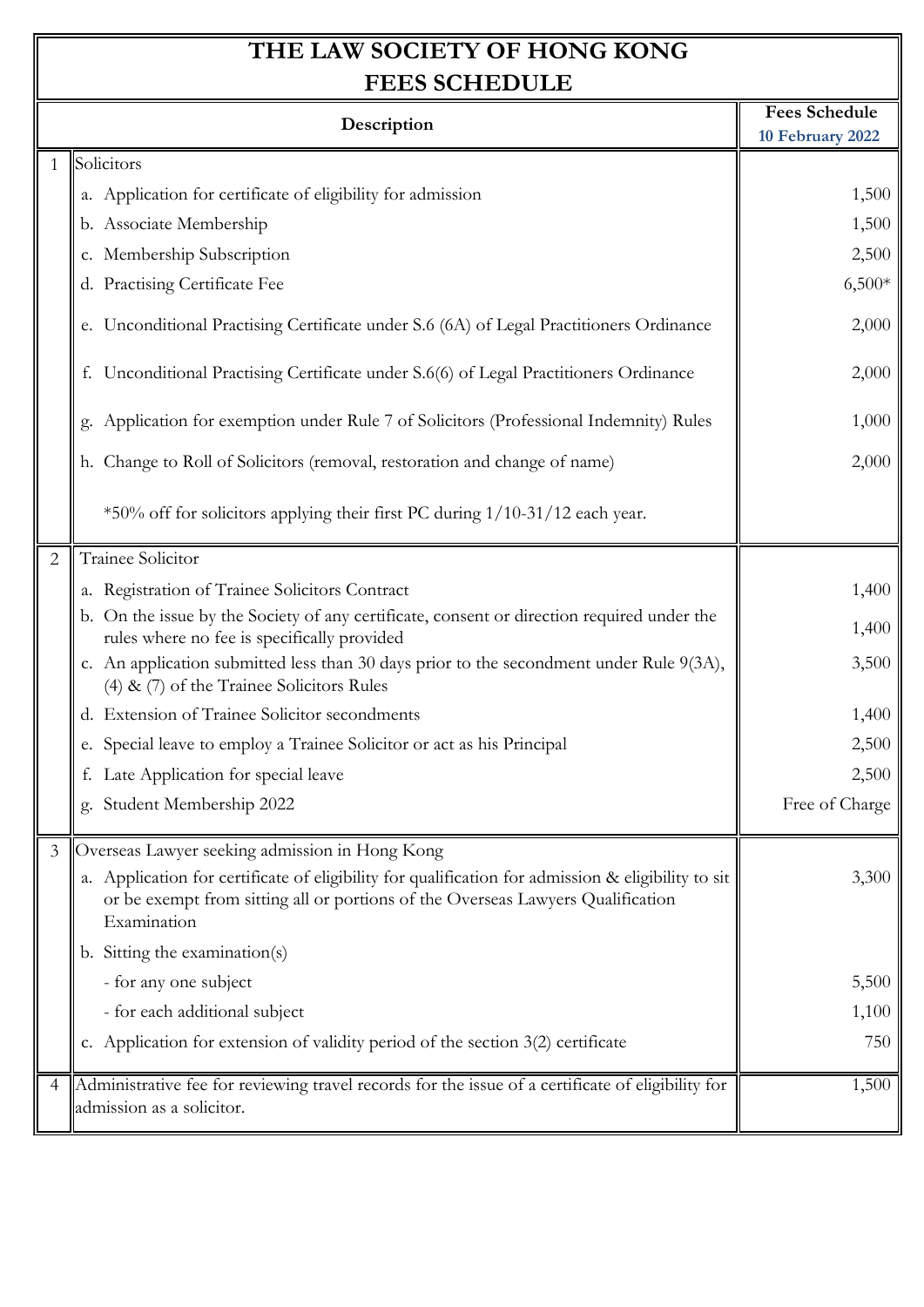| <b>FEES SCHEDULE</b>                                                                                                                                                                                                   |                                          |  |
|------------------------------------------------------------------------------------------------------------------------------------------------------------------------------------------------------------------------|------------------------------------------|--|
| Description                                                                                                                                                                                                            | <b>Fees Schedule</b><br>10 February 2022 |  |
| Fees payable under the Foreign Lawyers Registration Rules and Foreign Lawyers<br>5                                                                                                                                     |                                          |  |
| Registration (Fees) Rules                                                                                                                                                                                              |                                          |  |
| Foreign lawyer                                                                                                                                                                                                         |                                          |  |
| First registration <sup>#</sup> that is valid from a date that falls within the following periods-<br>a.                                                                                                               |                                          |  |
| i. from 1 April 2021 to 14 May 2021 (both dates inclusive)<br>ii. from 15 May 2021 to 30 June 2021 (both dates inclusive)                                                                                              | 4,500<br>13,500                          |  |
| iii. from 1 July 2021 to 31 March 2022 (both dates inclusive)                                                                                                                                                          | 4,500                                    |  |
| iv. from 1 April 2022 to 14 May 2022 (both dates inclusive)                                                                                                                                                            | 2,250                                    |  |
| v. from 15 May 2022 to 30 June 2022 (both dates inclusive)                                                                                                                                                             | 11,250                                   |  |
| vi. from 1 July 2022 to 31 March 2023 (both dates inclusive)                                                                                                                                                           | 9,000                                    |  |
| b. Renewal of a certificate of registration that takes effect on-                                                                                                                                                      |                                          |  |
| i.1 July $2021*$                                                                                                                                                                                                       | 4,500                                    |  |
| ii.1 July 2022                                                                                                                                                                                                         | 9,000                                    |  |
| Remarks:                                                                                                                                                                                                               |                                          |  |
| #<br>Applicable to applications for first registration or re-registration of a foreign lawyer<br>by way of submitting "Form FL"                                                                                        |                                          |  |
| * Applicable to applications for renewal of registration as a foreign lawyer by way of<br>submitting "Form RRFL 2021/2022", "Form RRFL-CR 2021/2022", "Form RRFLLF<br>2021/2022" and "Form RRFLLF-CR 2021/2022"        |                                          |  |
| Foreign firm                                                                                                                                                                                                           |                                          |  |
| c. First registration that is valid from a date that falls within the following periods-                                                                                                                               |                                          |  |
| i. from 1 April 2021 to 30 June 2021 (both dates inclusive)                                                                                                                                                            | 35,000                                   |  |
| ii. from 1 July 2021 to 31 March 2022 (both dates inclusive)                                                                                                                                                           | 17,500                                   |  |
| iii. from 1 April 2022 to 14 May 2022 (both dates inclusive)                                                                                                                                                           | 8,750                                    |  |
| iv. from 15 May 2022 to 30 June 2022 (both dates inclusive)                                                                                                                                                            | 20,750                                   |  |
| v. from 1 July 2022 to 31 March 2023 (both dates inclusive)                                                                                                                                                            | 35,000                                   |  |
| d. Renewal of a certificate of registration that takes effect on-                                                                                                                                                      |                                          |  |
| i.1 July 2021                                                                                                                                                                                                          | 6,000                                    |  |
| ii.1 July 2022                                                                                                                                                                                                         | 12,000                                   |  |
| e. Add another jurisdiction after first registration                                                                                                                                                                   | 35,000                                   |  |
| Registration of an Association<br>f.                                                                                                                                                                                   | 15,000                                   |  |
| Application for removal of conditions from Certificate of Registration<br>g.                                                                                                                                           | 2,000                                    |  |
| h. Application for reduction of the requirement of a period of 2 years of post-<br>qualification experience in the full-time practice of foreign law under rule $5(3)(a)$ of the<br>Foreign Lawyers Registration Rules | 2,000                                    |  |
| Application for waiver under rule 13 of the Foreign Lawyers Registration Rules<br>1                                                                                                                                    | 10,000                                   |  |
|                                                                                                                                                                                                                        |                                          |  |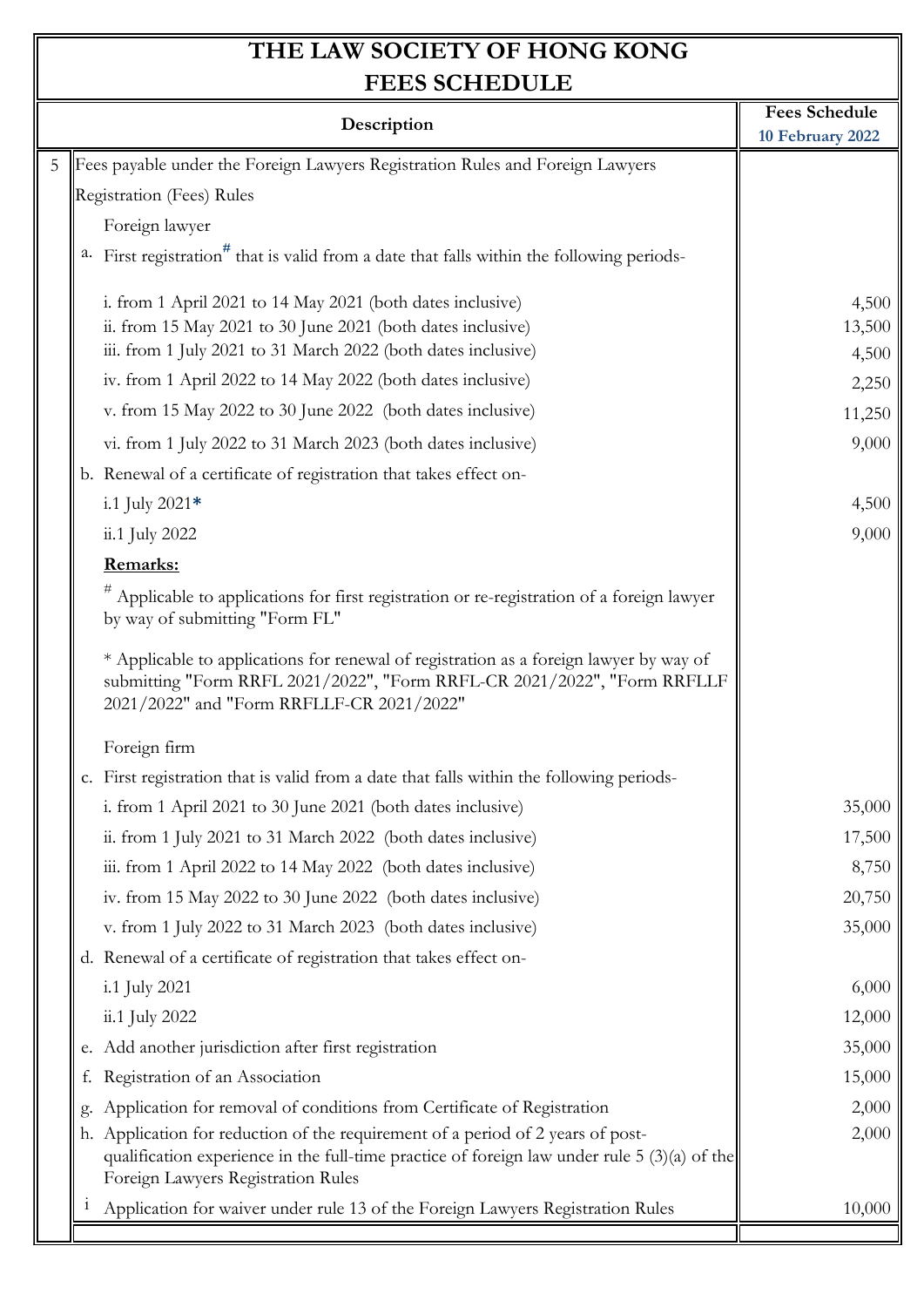$\mathbb I$ 

| FEES SCHEDULE |                                                                                                                                                                           |                                          |
|---------------|---------------------------------------------------------------------------------------------------------------------------------------------------------------------------|------------------------------------------|
|               | Description                                                                                                                                                               | <b>Fees Schedule</b><br>10 February 2022 |
|               | Certificate Fee for Law Costs Draftsman                                                                                                                                   | 1,500                                    |
|               | Certificate of Standing                                                                                                                                                   |                                          |
|               | a. Solicitor                                                                                                                                                              | 3,000                                    |
|               | b. Foreign Lawyer                                                                                                                                                         | 3,000                                    |
| 8             | Adoption of Firm Name                                                                                                                                                     |                                          |
|               | Under Rule 2A(2)(b) of Solicitors Practice Rules                                                                                                                          | 10,000                                   |
| 9             | Verifications/Confirmations                                                                                                                                               |                                          |
|               | а.<br>Verification of Members' professional education qualifications, practising certificate<br>and membership records for pre-employment screenings or background checks | 2,000                                    |
|               | b. Verification of Solicitors' Employment Records                                                                                                                         | 2,500                                    |
|               | c. Verification of Foreign Lawyers' Employment Records                                                                                                                    | 2,500                                    |
|               | d. Confirmation of registration by foreign lawyers or formerly registered foreign lawyers                                                                                 | 5,000                                    |
|               | e. Confirmation of registration of law firms in Hong Kong                                                                                                                 | 3,000                                    |
|               | Proof of the educational requirements for admission to the practice of law in Hong                                                                                        | 5,000                                    |
|               | Kong for the purpose of obtaining qualification in an overseas jurisdiction                                                                                               |                                          |
|               | 10 Letter of No Objection/Consent (for the purpose of work visa application)                                                                                              |                                          |
|               | a. Applicants for employment in law firms                                                                                                                                 | 5,000                                    |
|               | b. Others (special circumstances)                                                                                                                                         | 10,000                                   |
|               |                                                                                                                                                                           |                                          |
|               | 11 Application for Enlistment as Reverse Mortgage Counsellor                                                                                                              | 1,500                                    |
|               | 12 Application under Rule 5C of the Solicitors' Practice Rules                                                                                                            |                                          |
|               | a. Application for waiver under Rule 5C                                                                                                                                   | $25,000\Delta$                           |
|               | b. Application for deviation from standard form of Agreement for sale and Purchase:-                                                                                      |                                          |
|               | - for Non-Consent Scheme under Rule 5C(3)                                                                                                                                 | 25,000*                                  |
|               | - for completed development under Rule 5C(4)                                                                                                                              | 25,000*                                  |
|               | - uncompleted development                                                                                                                                                 | 25,000*                                  |
|               | - completed development                                                                                                                                                   | 25,000*                                  |
|               | $\Delta$ For each waiver applied for<br>* For each agreement                                                                                                              |                                          |
|               | 13 Application for Waiver for DMCs                                                                                                                                        |                                          |
|               | a. One Single village type house not exceeding 3 storeys (with one unit on each storey)                                                                                   | 20,000                                   |
|               | b. All others except a. above :-                                                                                                                                          |                                          |
|               | $2 - 20$ units                                                                                                                                                            | 64,000                                   |
|               | 21 - 50 units                                                                                                                                                             | 100,000                                  |
|               | 51 - 99 units                                                                                                                                                             | 132,000                                  |
|               | 100 units and above                                                                                                                                                       | 180,000                                  |
|               | Application for Waiver for Sub-DMCs                                                                                                                                       |                                          |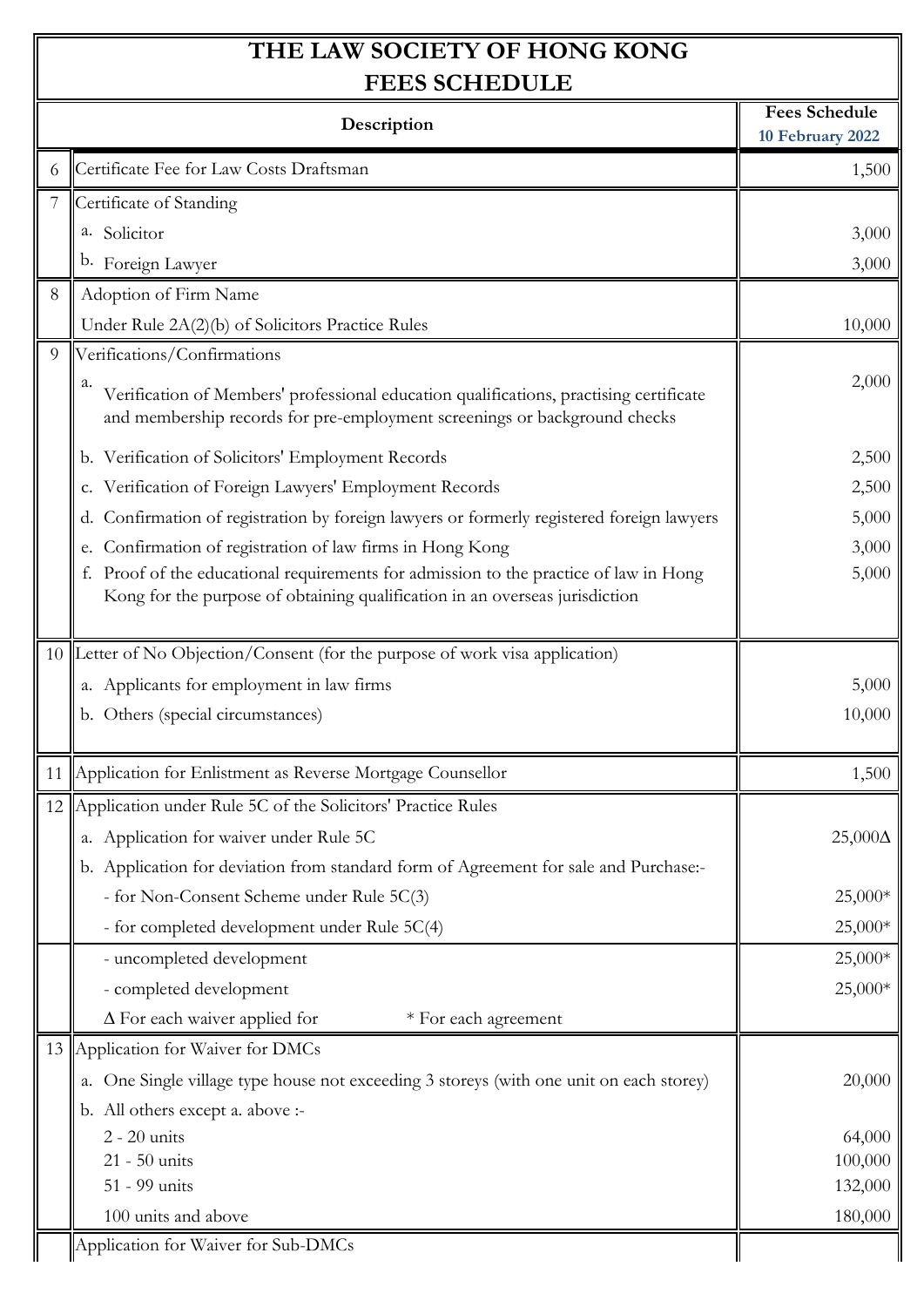| FEES SCHEDULE |                                                                                                                                                                                                                                                 |                                          |
|---------------|-------------------------------------------------------------------------------------------------------------------------------------------------------------------------------------------------------------------------------------------------|------------------------------------------|
| Description   |                                                                                                                                                                                                                                                 | <b>Fees Schedule</b><br>10 February 2022 |
|               | $2 - 20$ units                                                                                                                                                                                                                                  | 64,000                                   |
|               | 21 - 50 units                                                                                                                                                                                                                                   | 100,000                                  |
|               | 51 - 99 units                                                                                                                                                                                                                                   | 132,000                                  |
|               | 100 units and above                                                                                                                                                                                                                             | 180,000                                  |
|               |                                                                                                                                                                                                                                                 |                                          |
|               | 14 Application for search of waiver or consent letter                                                                                                                                                                                           | 3,500                                    |
|               | 15 Enquiry on Wills                                                                                                                                                                                                                             | 5,000                                    |
|               | 16 Accountant's Report                                                                                                                                                                                                                          |                                          |
|               | a. Application for approval for a change of accounting periods by solicitors' firms                                                                                                                                                             | 3,000                                    |
|               | Application to extend periods of time for submission of accountant's reports by<br>b.<br>solicitors' firms                                                                                                                                      | 5,000                                    |
|               | c. Application for approval for a change of accounting periods by foreign firms                                                                                                                                                                 | 3,000                                    |
|               | Application to extend periods of time for submission of accountant's reports/statutory<br>d.<br>declarations by foreign firms                                                                                                                   | 5,000                                    |
|               | [Such charges to be payable upon application]                                                                                                                                                                                                   |                                          |
|               | 17 Authorized Clerks List                                                                                                                                                                                                                       |                                          |
|               | a. Application for addition of a clerk to the list of authorized clerks                                                                                                                                                                         | 2,000                                    |
|               | b. Application for deletion of a clerk from the list of authorized clerks                                                                                                                                                                       | Free Of Charge                           |
|               | c. Application by a firm with authorized clerks to amend its firm name on the Society's<br>Records                                                                                                                                              | 2,000                                    |
|               | [Such charges to be payable upon application]                                                                                                                                                                                                   |                                          |
|               | 18 Rule 4 of the Solicitors' Practice Rules - Sharing of Fees with Foreign Lawyers                                                                                                                                                              |                                          |
|               | a. Application for waiver under Rule 4 of the Solicitors' Practice Rules by firms seeking to<br>share profits with foreign lawyers who are partners to the firm in a jurisdiction where<br>the sharing of fees with such partners is permitted. | 20,000                                   |
|               | 19 Application for waiver in respect of sharing of office and staff under Practice Direction D5<br>and Rule 7 of the Foreign Lawyers Practice Rules                                                                                             | 10,000                                   |
|               | 20 Application for certificates of standing for submission to the Trade & Industry Department<br>and the relevant Mainland authorities for firm in respect of the establishment of:                                                             |                                          |
|               | a. representative office by Hong Kong firms in the Mainland                                                                                                                                                                                     | 12,000                                   |
|               | b. association by Hong Kong firm with a Mainland law firm in the Mainland under Closer                                                                                                                                                          | 12,000                                   |
|               | Economic Partnership Arrangement                                                                                                                                                                                                                |                                          |
| 21            | Application for certificate of Standing for firms                                                                                                                                                                                               | 12,000                                   |
|               | 22 Application for Assistance in Establishing Branch Offices in places apart from the<br>Mainland by Hong Kong Law Firms                                                                                                                        | 12,000                                   |
|               | 23 Application relating to professional stationery                                                                                                                                                                                              | 2,500                                    |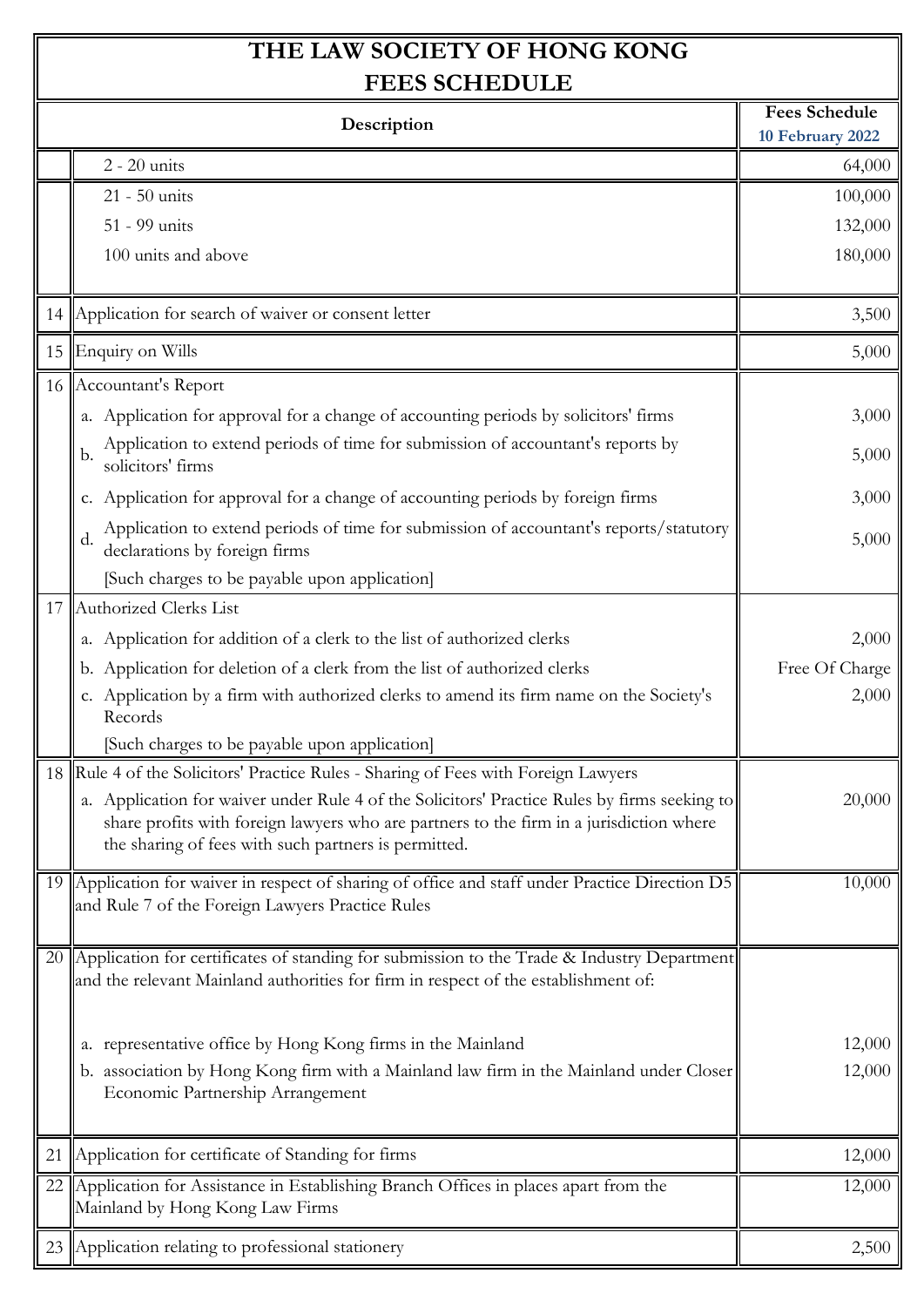$\mathbb I$ 

| FEES SCHEDULE |                                                                                                                                                                                    |                                          |
|---------------|------------------------------------------------------------------------------------------------------------------------------------------------------------------------------------|------------------------------------------|
| Description   |                                                                                                                                                                                    | <b>Fees Schedule</b><br>10 February 2022 |
|               | 24 Application for approval of the name of a group practice                                                                                                                        | 10,000                                   |
|               | 25 Cessation of Practice (Hong Kong and Foreign Law Firms)                                                                                                                         |                                          |
|               | a. Notice of Rescission                                                                                                                                                            | 2,000                                    |
|               | b. Application for waiver under Practice Direction D7 and Practice Direction Q                                                                                                     | 10,000                                   |
|               | 26 Applications for accreditation of CPD courses for commercial providers                                                                                                          | 2,000<br>per course                      |
| 27            | Applications for accreditation of CPD courses for law firms and non-commercial providers                                                                                           | 800<br>per course                        |
|               | 28 Applications for accreditation of overseas CPD courses by individual practitioners                                                                                              | 1,000<br>or 2,000<br>per course          |
| 29            | Applications for accreditation of law courses and distance learning course by universities<br>and institutions                                                                     | 5,000<br>per course                      |
|               | 30 Annual accreditation fee for CPD/RME electives accredited providers (for law firms only)                                                                                        | 8,000                                    |
| 31            | Annual accreditation fee for CPD accredited providers (for law firms and non-commercial<br>providers)                                                                              | 6,000                                    |
| 32            | Applications for accreditation of RME core programme for principals (for law firms only)                                                                                           | 6,000<br>per course                      |
| 33            | Applications for accreditation of RME core programme for non-principals/trainee<br>solicitors (for law firms only)                                                                 | 2,000<br>per course                      |
|               | Applications for accreditation of RME elective courses for law firms and non-commercial<br>providers                                                                               | 1,000<br>per course                      |
| 35            | Applications for accreditation of RME elective courses for commercial providers                                                                                                    | 3,000<br>per course                      |
|               | 36 Applications for admission as Law Society's General/Family Mediator                                                                                                             | Free of Charge                           |
| 37            | Administrative fee for renewal of membership of Law Society's General/Family Mediator                                                                                              | Free of Charge                           |
|               | 38 Replacement of lost/damaged membership card                                                                                                                                     | 100                                      |
| 39            | Applications for waiver under rules $6A(7)$ , $7A(3)$ and 15 of the Solicitors' Accounts Rules                                                                                     | 10,000                                   |
| 40            | Applications by accredited CPD providers (law firms) for conducting courses exclusively<br>for clients or conducting courses for the law firm's solicitors and more than 3 clients | 2,000                                    |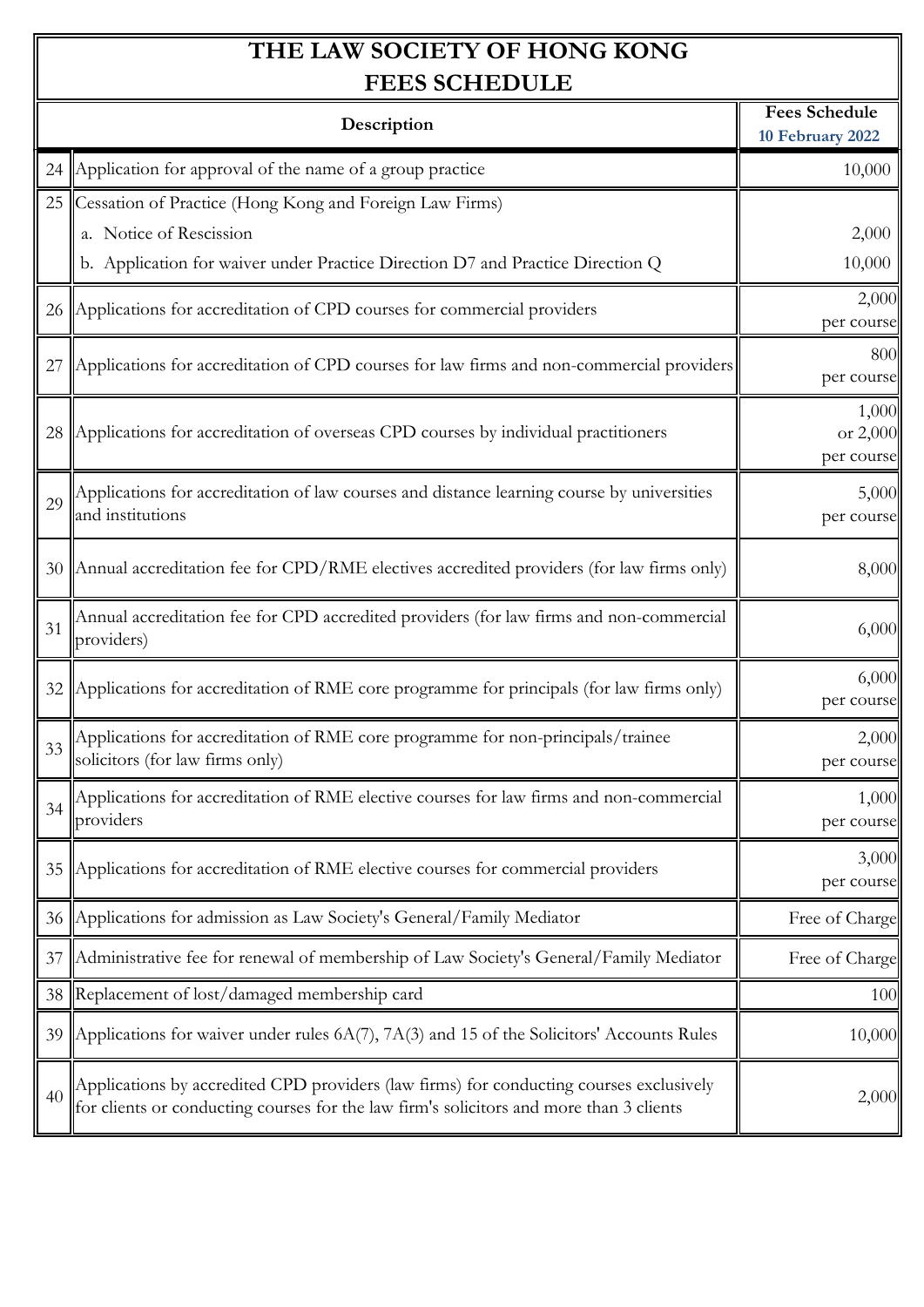| FEES SCHEDULE |                                                                                                                                                                        |                                          |
|---------------|------------------------------------------------------------------------------------------------------------------------------------------------------------------------|------------------------------------------|
|               | Description                                                                                                                                                            | <b>Fees Schedule</b><br>10 February 2022 |
|               |                                                                                                                                                                        |                                          |
|               | 41 Law Society Products/Publications                                                                                                                                   |                                          |
|               | Advertising in Weekly Circulars                                                                                                                                        |                                          |
|               | - per A4 sized page (the file size should not be more than 200kb)                                                                                                      | 2,500                                    |
|               | Professional Announcement in Weekly Circulars<br>b.                                                                                                                    |                                          |
|               | - 4"X7" (the file size should not be more than 100kb)                                                                                                                  | 2,500                                    |
|               | Situations Vacant in Weekly Circulars<br>c.                                                                                                                            |                                          |
|               | - size: $3"x7" / 4"x7"$<br>6"x7" / 9"x7"                                                                                                                               | 1,700 / 2,500<br>3,700 / 5,000           |
|               | - include one free additional posting of the same advertisement<br>(the file size should not be more than 200kb)                                                       |                                          |
|               | Subscription Fees for promotion in the Directory of Hong Kong Law Firms and Free<br>d.<br>Legal Consultation                                                           |                                          |
|               | - Per Listing for Directory                                                                                                                                            | 300                                      |
|               | - Per Listing for Free Legal Consultation (This fee of \$100 will be waived if the firm<br>subscribed for listings in both the Directory and Free Legal Consultation.) | 100                                      |
|               | - Administrative charge for each subsequent request of online amendment                                                                                                | 100                                      |
|               | e. The Hong Kong Solicitors' Guide To Professional Conduct                                                                                                             |                                          |
|               | - Volume 1 English/Chinese Version (member/non-member)                                                                                                                 | 100/200                                  |
|               | - Updates per calendar year (member/non-member)                                                                                                                        | 100/100                                  |
|               | f. Car Badge                                                                                                                                                           | 500                                      |
|               | g. Golf Cap                                                                                                                                                            | 50                                       |
|               | h. Pin                                                                                                                                                                 | 10                                       |
|               | Umbrella (21"/27")<br>1.                                                                                                                                               | 80/100                                   |
|               | Bear/Panda/Polar Bear Key Chain (pc.)                                                                                                                                  | 90                                       |
|               | k. Bear/Panda/Polar Bear Key Chain (pair - male♀)                                                                                                                      | 150                                      |
|               | Law Society Wooden Plaque                                                                                                                                              | 500                                      |
|               | m. 110th Anniversary Computer Bag                                                                                                                                      | 80                                       |
|               | n. A4 Organiser                                                                                                                                                        | 200                                      |
|               | o. Foldable Soft Silicon Bluetooth Keyboard                                                                                                                            | 140                                      |
|               | p. Wireless Mouse                                                                                                                                                      | 90                                       |
|               | q. Vacuum Flask                                                                                                                                                        | 220                                      |
|               | r. Luggage Tag                                                                                                                                                         | 80                                       |
|               | s. Plastic Folder                                                                                                                                                      | 15                                       |
|               | The Law Society of Hong Kong Branded Face Mask<br>t.<br>(30 individually packed masks per box)                                                                         | 88                                       |
|               | 42 Certified True Copy                                                                                                                                                 | 280                                      |